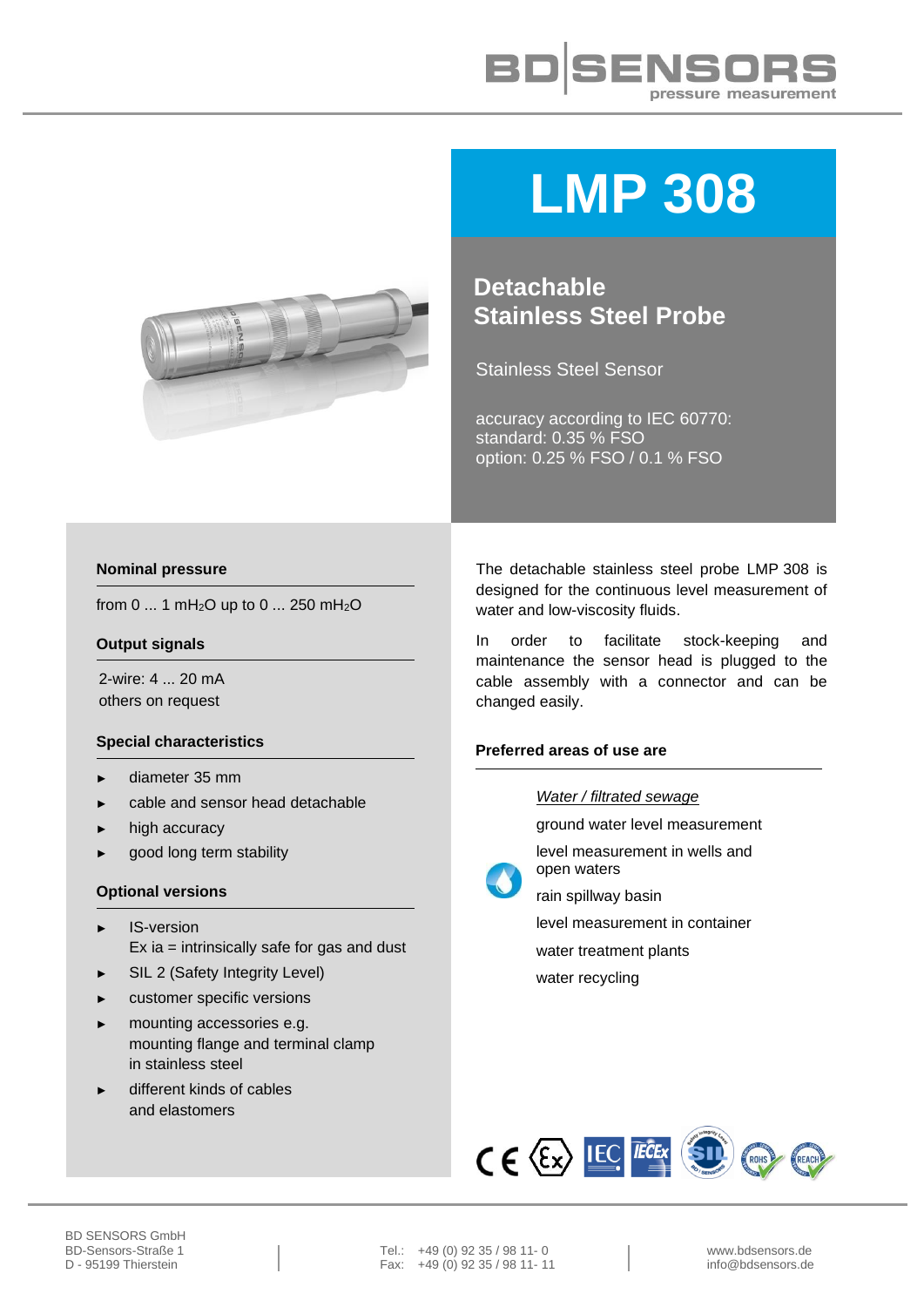| Input pressure range                                                                                                                                                        |                                                                                 |                                                                                                      |                               |                                                 |                                                                                                   |     |     |                              |    |                                |     |     |     |  |  |  |
|-----------------------------------------------------------------------------------------------------------------------------------------------------------------------------|---------------------------------------------------------------------------------|------------------------------------------------------------------------------------------------------|-------------------------------|-------------------------------------------------|---------------------------------------------------------------------------------------------------|-----|-----|------------------------------|----|--------------------------------|-----|-----|-----|--|--|--|
| Nominal pressure gauge<br>[bar]                                                                                                                                             | 0.10                                                                            | 0.16                                                                                                 | 0.25                          | 0.40                                            | 0.60                                                                                              | 1   | 1.6 | 2.5                          | 4  | 6                              | 10  | 16  | 25  |  |  |  |
| Level<br>[mH <sub>2</sub> O]                                                                                                                                                | $\mathbf{1}$                                                                    | 1.6                                                                                                  | 2.5                           | 4                                               | 6                                                                                                 | 10  | 16  | 25                           | 40 | 60                             | 100 | 160 | 250 |  |  |  |
| Overpressure<br>[bar]                                                                                                                                                       | 0.5                                                                             | 1                                                                                                    | $\mathbf{1}$                  | 2                                               | 5                                                                                                 | 5   | 10  | 10                           | 20 | 40                             | 40  | 80  | 80  |  |  |  |
| <b>Burst pressure</b><br>[bar]                                                                                                                                              | 1.5                                                                             | 1.5                                                                                                  | 1.5                           | 3                                               | 7.5                                                                                               | 7.5 | 15  | 15                           | 25 | 50                             | 50  | 120 | 120 |  |  |  |
| Max. ambient pressure (housing): 40 bar                                                                                                                                     |                                                                                 |                                                                                                      |                               |                                                 |                                                                                                   |     |     |                              |    |                                |     |     |     |  |  |  |
|                                                                                                                                                                             |                                                                                 |                                                                                                      |                               |                                                 |                                                                                                   |     |     |                              |    |                                |     |     |     |  |  |  |
| <b>Output signal / Supply</b>                                                                                                                                               |                                                                                 |                                                                                                      |                               |                                                 |                                                                                                   |     |     |                              |    |                                |     |     |     |  |  |  |
| Standard                                                                                                                                                                    | 2-wire:                                                                         | 4  20 mA / $V_s = 8$ 32 $V_{DC}$<br>SIL-version: $V_s = 14$ 28 $V_{DC}$                              |                               |                                                 |                                                                                                   |     |     |                              |    |                                |     |     |     |  |  |  |
| Option IS-protection                                                                                                                                                        | 2-wire:                                                                         | 4  20 mA / $V_s$ = 10  28 $V_{DC}$<br>SIL-version: $V_s = 14$ 28 $V_{DC}$                            |                               |                                                 |                                                                                                   |     |     |                              |    |                                |     |     |     |  |  |  |
| <b>Performance</b>                                                                                                                                                          |                                                                                 |                                                                                                      |                               |                                                 |                                                                                                   |     |     |                              |    |                                |     |     |     |  |  |  |
| Accuracy <sup>1</sup>                                                                                                                                                       |                                                                                 | nominal pressure $< 0.4$ bar:<br>$\leq$ ± 0.5 % FSO<br>standard:<br>nominal pressure $\geq 0.4$ bar: |                               |                                                 |                                                                                                   |     |     |                              |    |                                |     |     |     |  |  |  |
|                                                                                                                                                                             |                                                                                 |                                                                                                      |                               |                                                 |                                                                                                   |     |     | $\leq \pm 0.35$ % FSO        |    |                                |     |     |     |  |  |  |
|                                                                                                                                                                             | option 1:                                                                       |                                                                                                      |                               |                                                 | nominal pressure $\geq 0.4$ bar:                                                                  |     |     | ≤ ± 0.25 % FSO               |    |                                |     |     |     |  |  |  |
| Permissible load                                                                                                                                                            | option 2:                                                                       |                                                                                                      |                               |                                                 | for all nominal pressures:                                                                        |     |     | $\leq$ ± 0.1 % FSO           |    |                                |     |     |     |  |  |  |
| Influence effects                                                                                                                                                           |                                                                                 |                                                                                                      |                               | $R_{max} = [(V_s - V_{s min}) / 0.02 A] \Omega$ |                                                                                                   |     |     |                              |    |                                |     |     |     |  |  |  |
|                                                                                                                                                                             |                                                                                 |                                                                                                      | supply: 0.05 % FSO / 10 V     |                                                 | $\leq \pm 0.1$ % FSO / year at reference conditions                                               |     |     | load: 0.05 % FSO / $k\Omega$ |    |                                |     |     |     |  |  |  |
| Long term stability                                                                                                                                                         |                                                                                 |                                                                                                      |                               |                                                 |                                                                                                   |     |     |                              |    |                                |     |     |     |  |  |  |
| Response time<br>accuracy according to IEC 60770 – limit point adjustment (non-linearity, hysteresis, repeatability)                                                        | $\leq 10$ msec                                                                  |                                                                                                      |                               |                                                 |                                                                                                   |     |     |                              |    |                                |     |     |     |  |  |  |
| Thermal effects (Offset and Span)                                                                                                                                           |                                                                                 |                                                                                                      |                               |                                                 |                                                                                                   |     |     |                              |    |                                |     |     |     |  |  |  |
|                                                                                                                                                                             |                                                                                 |                                                                                                      |                               |                                                 |                                                                                                   |     |     |                              |    |                                |     |     |     |  |  |  |
| Nominal pressure $p_N$<br>[bar]<br>[% FSO]<br>Tolerance band                                                                                                                |                                                                                 |                                                                                                      |                               | < 0.40<br>$\leq \pm 1$                          |                                                                                                   |     |     |                              |    | $\geq 0.40$<br>$\leq \pm 0.75$ |     |     |     |  |  |  |
| [°C]<br>in compensated range                                                                                                                                                |                                                                                 |                                                                                                      |                               |                                                 |                                                                                                   |     | 070 |                              |    |                                |     |     |     |  |  |  |
|                                                                                                                                                                             |                                                                                 |                                                                                                      |                               |                                                 |                                                                                                   |     |     |                              |    |                                |     |     |     |  |  |  |
| <b>Permissible temperatures</b>                                                                                                                                             |                                                                                 |                                                                                                      |                               |                                                 |                                                                                                   |     |     |                              |    |                                |     |     |     |  |  |  |
| Permissible temperatures                                                                                                                                                    |                                                                                 |                                                                                                      | medium: -20  70 °C            |                                                 |                                                                                                   |     |     | storage: -25  70 °C          |    |                                |     |     |     |  |  |  |
| Electrical protection <sup>2</sup>                                                                                                                                          |                                                                                 |                                                                                                      |                               |                                                 |                                                                                                   |     |     |                              |    |                                |     |     |     |  |  |  |
| Short-circuit protection<br>permanent                                                                                                                                       |                                                                                 |                                                                                                      |                               |                                                 |                                                                                                   |     |     |                              |    |                                |     |     |     |  |  |  |
| Reverse polarity protection                                                                                                                                                 | no damage, but also no function                                                 |                                                                                                      |                               |                                                 |                                                                                                   |     |     |                              |    |                                |     |     |     |  |  |  |
| Lightning protection                                                                                                                                                        | integrated                                                                      |                                                                                                      |                               |                                                 |                                                                                                   |     |     |                              |    |                                |     |     |     |  |  |  |
| Electromagnetic compatibility                                                                                                                                               | emission and immunity according to EN 61326                                     |                                                                                                      |                               |                                                 |                                                                                                   |     |     |                              |    |                                |     |     |     |  |  |  |
| <sup>2</sup> additional external overvoltage protection unit in terminal box KL 1 or KL 2 with atmospheric pressure reference available on request                          |                                                                                 |                                                                                                      |                               |                                                 |                                                                                                   |     |     |                              |    |                                |     |     |     |  |  |  |
| <b>Electrical connection</b>                                                                                                                                                |                                                                                 |                                                                                                      |                               |                                                 |                                                                                                   |     |     |                              |    |                                |     |     |     |  |  |  |
| Cable with sheath material 3                                                                                                                                                | <b>PVC</b>                                                                      |                                                                                                      | $(-570 °C)$ grey              |                                                 | Ø 7.4 mm<br>PUR (-20  70 °C) black Ø 7.4 mm                                                       |     |     |                              |    |                                |     |     |     |  |  |  |
|                                                                                                                                                                             |                                                                                 |                                                                                                      |                               |                                                 | FEP 4 (-20  70 °C) black Ø 7.4 mm                                                                 |     |     |                              |    |                                |     |     |     |  |  |  |
| Bending radius                                                                                                                                                              |                                                                                 | static installation:                                                                                 |                               |                                                 | 10-fold cable diameter                                                                            |     |     |                              |    |                                |     |     |     |  |  |  |
|                                                                                                                                                                             |                                                                                 |                                                                                                      |                               |                                                 | dynamic application: 20-fold cable diameter                                                       |     |     |                              |    |                                |     |     |     |  |  |  |
| <sup>3</sup> shielded cable with integrated ventilation tube for atmospheric pressure reference                                                                             |                                                                                 |                                                                                                      |                               |                                                 |                                                                                                   |     |     |                              |    |                                |     |     |     |  |  |  |
| 4 do not use freely suspended probes with an FEP cable if effects due to highly charging processes are expected                                                             |                                                                                 |                                                                                                      |                               |                                                 |                                                                                                   |     |     |                              |    |                                |     |     |     |  |  |  |
| Materials (media wetted)                                                                                                                                                    |                                                                                 |                                                                                                      |                               |                                                 |                                                                                                   |     |     |                              |    |                                |     |     |     |  |  |  |
| Housing                                                                                                                                                                     |                                                                                 |                                                                                                      | stainless steel 1.4404 (316L) |                                                 |                                                                                                   |     |     |                              |    |                                |     |     |     |  |  |  |
| Seals                                                                                                                                                                       |                                                                                 |                                                                                                      |                               | FKM, EPDM, others on request                    |                                                                                                   |     |     |                              |    |                                |     |     |     |  |  |  |
| Diaphragm                                                                                                                                                                   |                                                                                 |                                                                                                      | stainless steel 1.4435 (316L) |                                                 |                                                                                                   |     |     |                              |    |                                |     |     |     |  |  |  |
| Protection cap                                                                                                                                                              | POM-C                                                                           |                                                                                                      |                               |                                                 |                                                                                                   |     |     |                              |    |                                |     |     |     |  |  |  |
| Cable sheath                                                                                                                                                                |                                                                                 |                                                                                                      |                               | PVC, PUR, FEP, others on request                |                                                                                                   |     |     |                              |    |                                |     |     |     |  |  |  |
| <b>Explosion protection</b>                                                                                                                                                 |                                                                                 |                                                                                                      |                               |                                                 |                                                                                                   |     |     |                              |    |                                |     |     |     |  |  |  |
| Approvals DX19-LMP 308                                                                                                                                                      |                                                                                 |                                                                                                      |                               |                                                 | IBExU 10 ATEX 1068 X / IECEx IBE 12.0027X                                                         |     |     |                              |    |                                |     |     |     |  |  |  |
|                                                                                                                                                                             |                                                                                 |                                                                                                      |                               | zone 0: Il 1G Ex ia IIC T4 Ga                   |                                                                                                   |     |     |                              |    |                                |     |     |     |  |  |  |
|                                                                                                                                                                             |                                                                                 |                                                                                                      |                               | zone 20: II 1D Ex ia IIIC T135 °C Da            |                                                                                                   |     |     |                              |    |                                |     |     |     |  |  |  |
| Safety technical maximum values                                                                                                                                             |                                                                                 |                                                                                                      |                               |                                                 | $U_i = 28$ V, $I_i = 93$ mA, P <sub>i</sub> = 660 mW, C <sub>i</sub> ≈ 0nF, L <sub>i</sub> ≈ 0µH, |     |     |                              |    |                                |     |     |     |  |  |  |
| the supply connections have an inner capacity of max. 27 nF to the housing<br>in zone 0:<br>-20  60 °C with $p_{atm}$ 0.8 bar up to 1.1 bar<br>Permissible temperatures for |                                                                                 |                                                                                                      |                               |                                                 |                                                                                                   |     |     |                              |    |                                |     |     |     |  |  |  |
| in zone 1 or higher: $-40/-20$ 70 °C<br>environment                                                                                                                         |                                                                                 |                                                                                                      |                               |                                                 |                                                                                                   |     |     |                              |    |                                |     |     |     |  |  |  |
| Connecting cables                                                                                                                                                           | signal line/shield also signal line/signal line: 160 pF/m<br>cable capacitance: |                                                                                                      |                               |                                                 |                                                                                                   |     |     |                              |    |                                |     |     |     |  |  |  |
| signal line/shield also signal line/signal line: 1 µH/m<br>cable inductance:<br>(by factory)                                                                                |                                                                                 |                                                                                                      |                               |                                                 |                                                                                                   |     |     |                              |    |                                |     |     |     |  |  |  |
| <b>Miscellaneous</b>                                                                                                                                                        |                                                                                 |                                                                                                      |                               |                                                 |                                                                                                   |     |     |                              |    |                                |     |     |     |  |  |  |
| Option SIL2 version 5                                                                                                                                                       |                                                                                 |                                                                                                      |                               | according to IEC 61508 / IEC 61511              |                                                                                                   |     |     |                              |    |                                |     |     |     |  |  |  |
| Current consumption                                                                                                                                                         | max. 25 mA                                                                      |                                                                                                      |                               |                                                 |                                                                                                   |     |     |                              |    |                                |     |     |     |  |  |  |
| Weight                                                                                                                                                                      | approx. 250 g (without cable)                                                   |                                                                                                      |                               |                                                 |                                                                                                   |     |     |                              |    |                                |     |     |     |  |  |  |
| Ingress protection                                                                                                                                                          | IP 68                                                                           |                                                                                                      |                               |                                                 |                                                                                                   |     |     |                              |    |                                |     |     |     |  |  |  |
| CE-conformity                                                                                                                                                               | EMC Directive: 2014/30/EU                                                       |                                                                                                      |                               |                                                 |                                                                                                   |     |     |                              |    |                                |     |     |     |  |  |  |
| <b>ATEX Directive</b>                                                                                                                                                       | 2014/34/EU                                                                      |                                                                                                      |                               |                                                 |                                                                                                   |     |     |                              |    |                                |     |     |     |  |  |  |
| $5$ not in combination with the accuracy 0.1 % FSO                                                                                                                          |                                                                                 |                                                                                                      |                               |                                                 |                                                                                                   |     |     |                              |    |                                |     |     |     |  |  |  |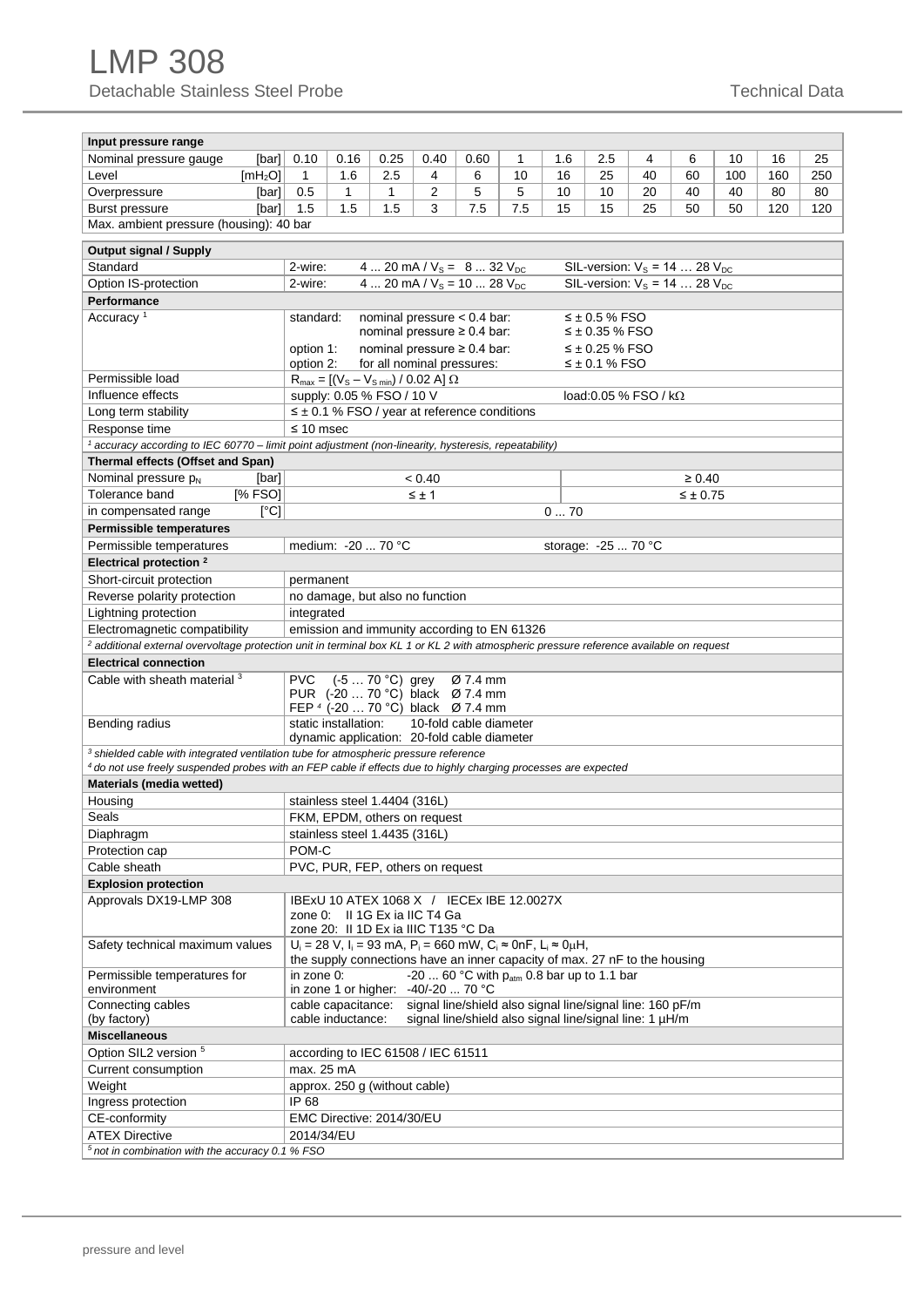## LMP 308 Detachable Stainless Steel Probe Technical Data

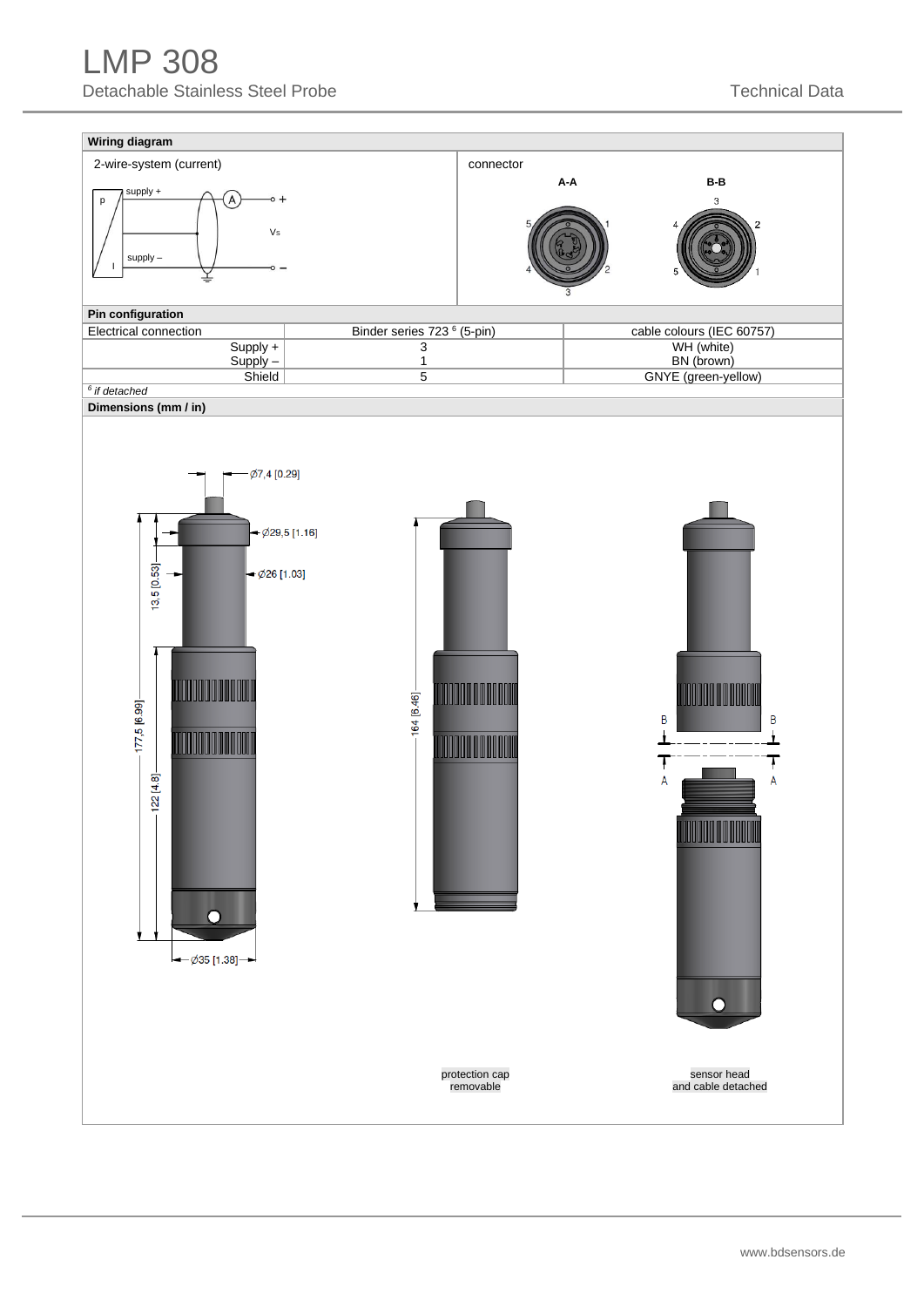**Mounting flange with cable gland**



| dimensions in mm |             |             |             |  |  |  |  |  |  |
|------------------|-------------|-------------|-------------|--|--|--|--|--|--|
| size             | DN25/       | DN50/       | DN80/       |  |  |  |  |  |  |
|                  | <b>PN40</b> | <b>PN40</b> | <b>PN16</b> |  |  |  |  |  |  |
|                  | 18          | 20          | 20          |  |  |  |  |  |  |
|                  | 115         | 165         | 200         |  |  |  |  |  |  |
| d <sub>2</sub>   | 14          | 18          | 18          |  |  |  |  |  |  |
| d4               | 68          | 102         | 138         |  |  |  |  |  |  |
|                  |             | 3           |             |  |  |  |  |  |  |
|                  | 85          | 125         | 160         |  |  |  |  |  |  |
|                  |             |             |             |  |  |  |  |  |  |

| <b>Technical data</b>                             |                                          |                                                   |        |  |  |  |  |  |  |  |
|---------------------------------------------------|------------------------------------------|---------------------------------------------------|--------|--|--|--|--|--|--|--|
| Suitable for                                      | all probes                               |                                                   |        |  |  |  |  |  |  |  |
| Flange material                                   | stainless steel 1.4404 (316L)            |                                                   |        |  |  |  |  |  |  |  |
| Material of cable gland                           | standard: brass, nickel plated           | on request: stainless steel 1.4305 (303); plastic |        |  |  |  |  |  |  |  |
| Seal insert                                       | material: TPE (ingress protection IP 68) |                                                   |        |  |  |  |  |  |  |  |
| Hole pattern                                      | according to DIN 2507                    |                                                   |        |  |  |  |  |  |  |  |
| <b>Ordering type</b>                              |                                          | Ordering code                                     | Weight |  |  |  |  |  |  |  |
| DN25 / PN40 with cable gland brass, nickel plated | ZMF2540<br>$1.4$ kg                      |                                                   |        |  |  |  |  |  |  |  |
| DN50 / PN40 with cable gland brass, nickel plated | 3.2 <sub>kq</sub><br>ZMF5040             |                                                   |        |  |  |  |  |  |  |  |
| DN80 / PN16 with cable gland brass, nickel plated | ZMF8016<br>4.8 kg                        |                                                   |        |  |  |  |  |  |  |  |

#### **Terminal clamp**



| <b>Technical data</b>                              |                                                                          |               |        |  |  |  |  |  |  |
|----------------------------------------------------|--------------------------------------------------------------------------|---------------|--------|--|--|--|--|--|--|
| Suitable for                                       | all probes with cable $\varnothing$ 5.5  10.5 mm                         |               |        |  |  |  |  |  |  |
| Material of housing                                | standard: steel, zinc plated<br>optionally: stainless steel 1.4301 (304) |               |        |  |  |  |  |  |  |
| Material of clamping jaws<br>and positioning clips | PA (fibre-glass reinforced)                                              |               |        |  |  |  |  |  |  |
| Dimensions (mm)                                    | 174 x 45 x 32                                                            |               |        |  |  |  |  |  |  |
| Hook diameter                                      | 20 mm                                                                    |               |        |  |  |  |  |  |  |
| <b>Ordering type</b>                               |                                                                          | Ordering code | Weight |  |  |  |  |  |  |
| Terminal clamp, steel, zinc plated                 | Z100528                                                                  |               |        |  |  |  |  |  |  |
| Terminal clamp, stainless steel 1.4301 (304)       | approx. 160 g<br>Z100527                                                 |               |        |  |  |  |  |  |  |

**Display program**

| <b>CIT 200</b>    | Process display with LED display                                                            |  |  |  |  |  |  |
|-------------------|---------------------------------------------------------------------------------------------|--|--|--|--|--|--|
| <b>CIT 250</b>    | Process display with LED display and contacts                                               |  |  |  |  |  |  |
| <b>CIT 300</b>    | Process display with LED display, contacts and analogue output                              |  |  |  |  |  |  |
| <b>CIT 350</b>    | Process display with LED display, bargraph, contacts and analogue output                    |  |  |  |  |  |  |
| <b>CIT 400</b>    | Process display with LED display, contacts, analogue output and Ex-approval                 |  |  |  |  |  |  |
| <b>CIT 600</b>    | Multichannel process display with graphics-capable LC display                               |  |  |  |  |  |  |
| <b>CIT 650</b>    | Multichannel process display with graphics-capable LC display and datalogger                |  |  |  |  |  |  |
| CIT 700 / CIT 750 | Multichannel process display with graphics-capable TFT monitor,<br>touchscreen and contacts |  |  |  |  |  |  |
| <b>PA 440</b>     | Field display with 4-digit LC display                                                       |  |  |  |  |  |  |

**For further information please contact our sales department or visit our homepage: http://www.bdsensors.de**